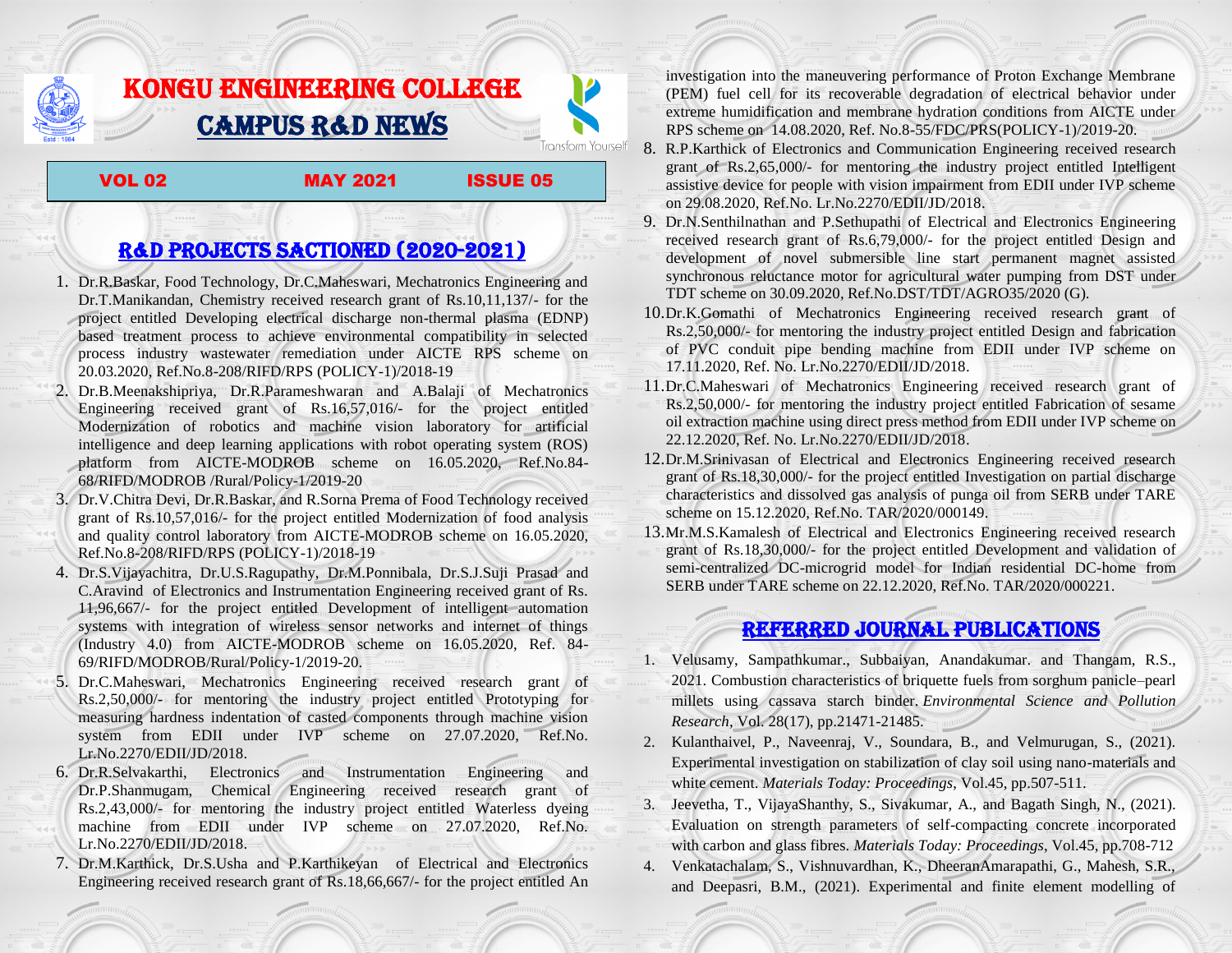reinforced geopolymer concrete beam. *Materials Today: Proceedings*, Vol.45, pp.6500-6506.

- 5. Vishnuvardhan, K., Rajkumar, R., Navin Ganesh, V., and Cyril Santhosh, J., (2021). An experimental performance evaluation of Flex Banner and polypropylene fibre reinforced bituminous mixes. *Materials Today Proceedings*, Vol.45, pp.6224-6228.
- 6. Rajkumar, R., Navin Ganesh, V., Mahesh, S.R., and Vishnuvardhan, K., (2021). Performance evaluation of E-waste and Jute Fibre reinforced concrete through partial replacement of Coarse Aggregates. *Materials Today Proceedings*, Vol.45, pp.6242-6246.
- 7. Ambika, D., DhinuPriya, S., Poovizhi, G., SanthaRubini, V., and Nandhini, V., (2021). Forensic investigation on mechanical properties of reactive powder concrete. *Materials Today Proceedings*, Vol.45, pp.912-918.
- 8. Ambika, D., Nandhini, V., SanthaRubini, V., Poovizhi, G., and DhinuPriya, S., (2021). An exploration on the durability properties of reactive powder concrete. *Materials Today Proceedings*, Vol.45, pp.529-534.
- 9. Makesh, M., Sivaraman, G., Saravanan, N., Prashanth, S., Subbiah, R., and Anand, K., (2021). Experimental investigation of control parameters for machining of copper alloys using electrochemical micromachining, *Materials Today Proceedings,* Vol. 45, pp. 2498-2500.
- 10. Mohan Kumar, A., Rajasekar, R., Karthik, V., and Kheawhom, S., (2021). Optimization of Process Parameters of Ultrasonic Welding on Ddissimilar Metal Joints. *Archives of Metallurgy & Materials*, Vol.66(3), pp.887-892.
- 11. Mohan Kumar, A., Parameshwaran, R., Rajasekar, R., Ragavendra, and V.H., Praveenraj, N., (2021) Effect of thrust force, torque, and induced temperature on Kevlar reinforced composites during drilling process. *Materials Today Proceedings*, Vol.45, pp.522–528.
- 12. Mohan Kumar, A., Gowthaman, M., and Harikrishnan, M., (2021). Investigation of mechanical behavior of palmyra palm petiole fiber reinforced epoxy composites. *Materials Today Proceedings*, Vol.45, pp.1417–1422.
- 13. Prasanna, N., and Somasundaram, P., (2021). Utilisation of Vapour Compression Refrigeration System in a Solar Still–An Experimental Study on Summer Days. *Journal of Environmental Protection and Ecology*, Vol. 22(2), pp.769-780.
- 14. Harikrishna Kumar, M., Shankar, S., Rathanasamy, R., Pal, S.K., and Palaniappan, S.K., (2021). Influence of Dual Filler Reinforcement on the Curing and Tribo-Mechanical Behaviour of Natural Rubber Nanocomposite for Tire Tread Application, *Archives of Metallurgy & Materials*, Vol.66(3), pp.893-899.
- 15. Senthil, S.M., Nathan, S.R., Parameshwaran, R., and Kumar, M.B., (2021). Comparative Study on mechanical performances of circular and flat Geometry

Welds in friction Stir Welding of aluminium alloy. *Archives of Metallurgy & Materials*, Vol.66(3), pp.881-886.

- 16. Abubakkar, A., Selvakumar, P., Rajagopal, T., and Tamilvanan, A., (2021). Development of concentrating dish and solar still assembly for sea water desalination. *Materials Today Proceedings*, Vol.45, pp. 974-980.
- 17. Moganapriya, C., Rathanasamy, R., Kaliyannan, G.V., Paramasivam, P., and Jaganathan, S.K., (2021). A Frontier Statistical Approach Towards Online Tool Condition Monitoring and Optimization for Dry Turning Operation of Sae 1015 Steel. *Archives of Metallurgy & Materials*, Vol. 66(3), pp.901-909.
- 18. Palaniappan, S.K., Pal, S.K., Moganapriya, C., and Rajasekar, R., (2021). Performance assessment of hard coating on rock cutting bit and process parameter optimization through multi-response approach using DEAR-Taguchi technique. *Arabian Journal of Geosciences*, Vol.14(11), pp. 1-14.
- 19. Moganapriya, C., Vigneshwaran, M., Abbas, G., Ragavendran, A., Ragavendra, V.H., and Rajasekar, R., (2021). Technical performance of nano-layered CNC cutting tool inserts–An extensive review. *Materials Today Proceedings*, Vol.45, pp. 663-669.
- 20. Shankar, S., Nithyaprakash, R., and Santhosh, B.R., (2021). Short term tribological behavior of ceramic and polyethylene biomaterials for hip prosthesis. *Materials Testing*, Vol. 63(5),pp.470-473.
- 21. Pratheep, V.G., Priyanka, E.B., Thangavel, S., Jason Gousanal, J., Bijoy Antony, P.T., and Kavin, E.D., (2021). Investigation and analysis of corn cob, coir pith with wood plastic composites. *Materials Today Proceedings*, Vol. 45, pp.549- 555.
- 22. Gur Ali Kaya., IcenBusra., Shankar, S., and Mohanraj, T., (2021). Examination of B4C-FeCrC Composite Layer During Dry Sliding using Statistical Method. *Surace Review and Letters*, Vol. 28(5), pp.2150034.
- 23. Gomathi, K., Balaji, A., and Mrunalini, T., (2021). Design and optimization of differential capacitive micro accelerometer for vibration measurement. *Journal of the Mechanical Behavior of Materials*, Vol. 30(1), pp.19-27.
- 24. Gomathi, K., and Balaji, A., (2021). Tool condition monitoring of PCB milling machine based on vibration analysis. *Materials Today Proceedings*, Vol.25, pp-3386-3397.
- 25. Gobinath VeluKaliyannan., Senthil Velmurugan Palanisamy., Priyanka, E.B., Thangavel, S., Santhosh, S., and Rajasekar, R., (2021). Investigation on sol-gel based coatings application in energy sector–A review. *Materials Today Proceedings*, Vol.45,pp. 1138-1143.
- 26. Chockalingam, K., Jawahar, N.,Muralidharan, N., and Balachandar, K., (2021). Development of comfort fit lower limb prosthesis by reverse engineering and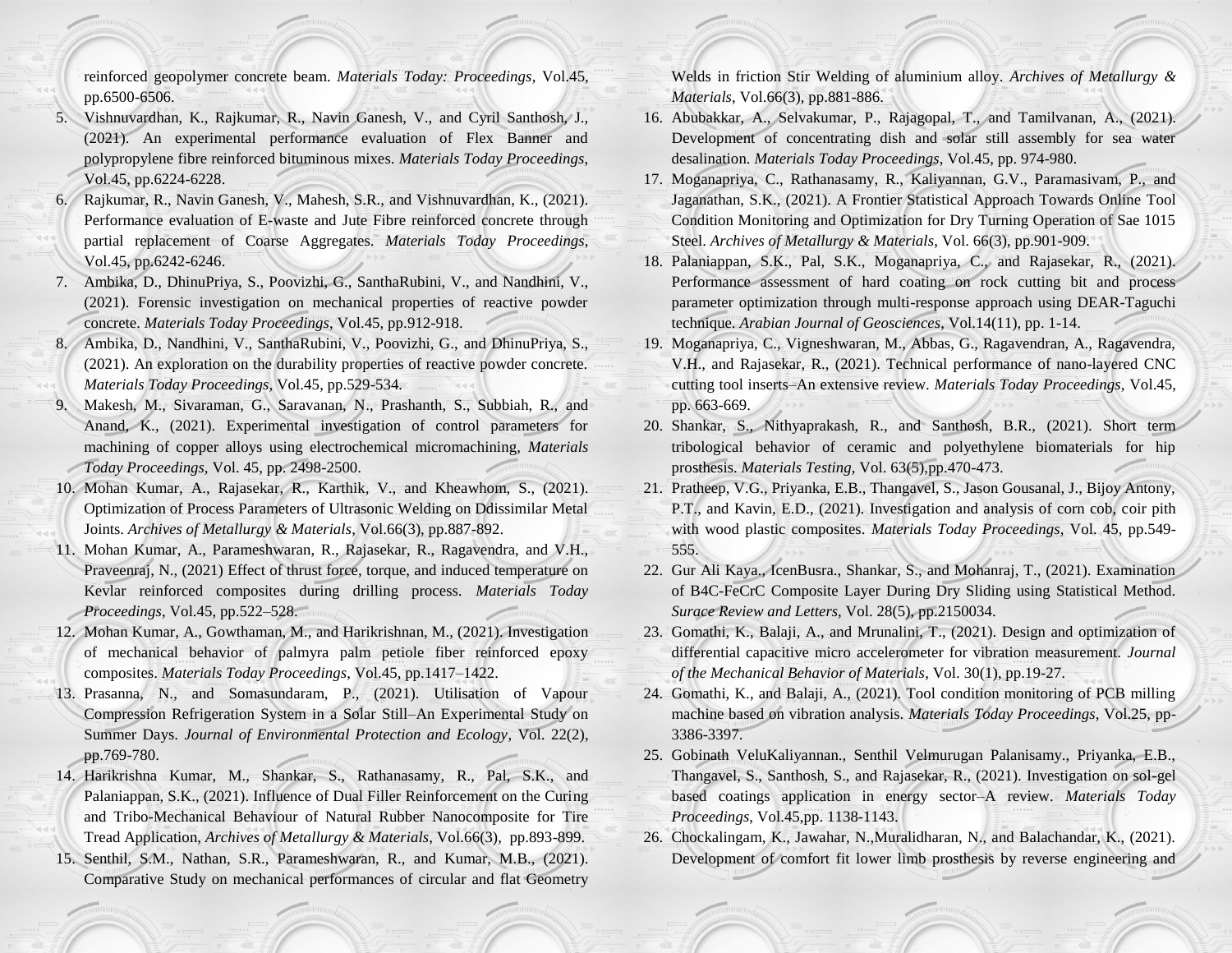rapid prototyping methods and validated with gait analysis, *International Journal of Biomedical Engineering and Technology*, Vol. 35(4), pp.362-38.

- 27. Dishore, S.V., Johny Renoald, A., and Albert Alexander, S., (2021). Experimental Investigations on a PV fed Modular STATCOM in WECS using Intelligent Controller. *International Transactions on Electrical Energy Systems*, Vol.31(5), pp.1-27.
- 28. Gomathi, K., Karthik, M., and Usha, S., (2021). An intelligent parametric modeling and identification of a 5 kW ballard PEM fuel cell system based on dynamic recurrent networks with delayed context units. *International Journal of Hydrogen Energy*, Vol.46(29), pp.15912-15927.
- 29. Sugumaran, M., Shivakumar, R., Tamilarasu, P., Murali, S., and Udayakumar, L., (2021). Mitigation of power quality problems in independent micro-grid using intelligent controller based STATCOM. *Annals of the Romanian Society for Cell Biology*., Vol.25(4), pp.15251-15262.
- 30. Karunakaran, S., Poonguzharselvi, B., Logeswaran, T., Senthil Kumar, S., and Sathish Kumar, S., (2021). Power Efficient VLSI Architecture of 4XA Modified column bypassing Multiplier. *Annals of the Romanian Society for Cell Biology*., Vol. 25(4), pp.2116-2122.
- 31. Muthukumar, K., VinothKumar, K., Hepsiba, D., Logeswaran, T., Gunapriya, B., Karthik, M., and Gokul, C., (2021). Performance based algorithm for DWT and DCT for ISL. *Materials Today: Proceedings*, Vol. 45(2), pp.2317-2322.
- 32. Sivachitra, M., Priya, V., Remy Lumin Benedict, Suganeshwaran, S., and Anish, H., (2021). Solar Powered dexterous robot controlled by mobile phone. *Turkish Journal of Physiotherapy and Rehabilitation*, Vol. 32(3), pp.153-160.
- 33. Sivachitra, M., NaveenRaj, T., Rekhasri, V.G., Sowmiyaa, N., (2021). Women safety night patrolling robot. *Turkish Journal of Physiotherapy and Rehabilitation*, Vol. 32(3), pp.146-152.
- 34. SathishKumar, S., Sivachitra, M., Meenakumari, R., Gowsiha, G., Kokila, S., Santhiya, R., (2021). Study and Implementation of 19-Level Multilevel Inverter and its Configurations. *Annals of the Romanian Society for Cell Biology*. Vol. 25(5), pp.1809 - 1815.
- 35. Sathish Kumar, S., Lal Raja Singh, R., Ramesh, M., Rajesh Kannan, M., Arun Kumar, P., and Sivachitra, M., (2021). High frequency resonance analysis and stabilisation control strategy of modular multilevel converter based on eigen value method, *Turkish Journal of Physiotherapy and Rehabilitation*, Vol. 32(3), pp. 168-173.
- 36. Rajesh, T., Gunapriya, B., Sabarimuthu, M., Karthikraja, S., Raja, R., and Karthik, M., (2021). Frequency control of PV connected microgrid system using fuzzy logic controller, *Materials Today: Proceedings*, Vol. 45(2), pp.2260-2264.
- 37. Kamalesh, M.S., Senthilnathan, N., Bharatiraja, C., Zobaa, A.F., Lazzarin, T.B., and Tariq, M., (2021). Stability Analysis of Neuro-Adaptive SMC-Based Current Sharing Technique for Multiphase Converters in Battery Charging Applications, *IEEE International Conference on Power Electronics, Drives and Energy Systems* (PEDES), pp.1-6.
- 38. Sarathkumar, D., Kavithamani, V., Velmurugan, S., Santhakumar, C., Srinivasan, M., and Samikannu, R., (2021). Power system stability enhancement in two machine system by using fuel cell as STATCOM (static synchronous compensator). *Materials Today: Proceedings*, Vol.45(2), pp.2130-2138.
- 39. Lakshmikhandan, K., Ramesh, P., Santha Kumar, C., Bharatiraja, C., Thenmozhi, R., and Kamalesh, MS., (2021). Real time exploited BLDC motor drive BLDC motor drive in lab view virtual instrumentation environment. *Materials Today: Proceedings*, Vol.45(2), pp.3106-3112.
- 40. Velmurugan, S., Thenmozhi, R., Ramesh, P., Umamageswari, R., Bharatiraja, C., and Kamalesh, MS., (2021). FPGA collaborated one cycle control method in VSC for standalone self-excited induction generator. *Materials Today: Proceedings*, Vol.45(2), pp.3100-3105.
- 41. Anthony Vincent, B., Raja Krishnamoorthy., Anna Devi., Cecil Donald., Bharatiraja, C., Kamalesh, MS., (2021). A self compensated low pass gain circuit for biomedical applications. *Materials Today: Proceedings*, Vol.45(2), pp.2335-2339.
- 42. Navin Kumar, T.M., Ranjith Kumar, R., and Gokila, P.V., (2021). Application of Artificial Intelligence Techniques in Irrigation and Crop Health Management for Crop Yield Enhancement. *Materials Today: Proceedings*, Vol.45(2), pp.2248-2253.
- 43. Surendar, P., and PonniBala, M., (2021), Diagnosis of Lung Cancer Using Hybrid Deep Neural Network with Adaptive Sine Cosine Crow Search Algorithm. *Journal of Computational Science*, Vol.53, p.101374.
- 44. Mathankumar, M., Karthikeyani, S., Gowdham Kumar, S., Mahesh, N., Savitha, N.J., and Rajaguru, R., (2021). An efficient dynamic key generation architecture for distributed wireless networks*. 3rd International Conference on Intelligent Communication Technologies and Virtual Mobile Networks.* ICICV 2021, (IEEE Xplore), pp. 157–160, p.9388551.
- 45. Baluprithviraj, K.N., Madhan Mohan, M., Kalavathi Devi, T., and Sakthivel, P., (2021). Design and Development of Sewage Cleaning Mobile Robot. *IEEE, Proceedings of Inventive Computation Technologies* ICICT 2021 RVS Technical Campus, Coimbatore.
- 46. Baluprithviraj, K.N., Bharathi, K.R., Chendhuran, S., and Lokeshwaran, P., (2021). Artificial Intelligence based Smart Door with Face Mask Detection.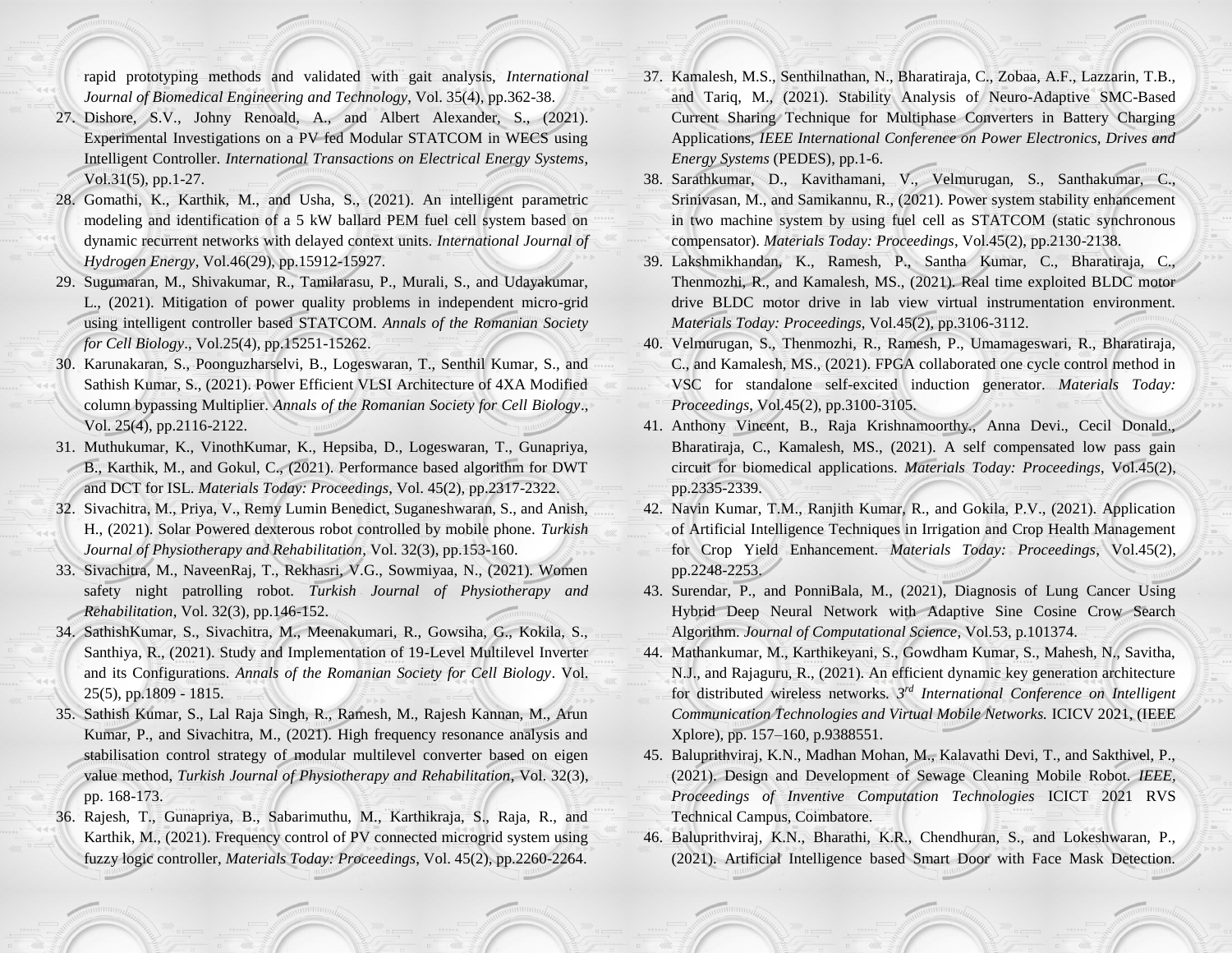*International Conference on Artificial Intelligence and Smart Systems (ICAIS*), pp.543-548.

- 47. Ramesh, S., Sasikala, S., and Nirmala Paramanandham., (2021). Segmentation and classification of brain tumors using modified median noise filter and deep learning approaches*. Multimedia Tools and Applications*, Vol.80(8), pp.11789 - 11813.
- 48. Ashok, V., Muhammad Mahadi Bin., Abdul Jamil., and Murugesan, G., (2021). Survey and Analysis of Preprocessing of EEG Signal. *Annals of the Romanian Society for Cell Biology*, Vol.25(6), pp.2461-2488.
- 49. Ravivarma, G., Gavaskar, K., Malathi, D., Asha, K.G., Ashok, B., and Aarthi, A., (2021). Implementation of Sobel operator based image edge detection on FPGA, *Materials Today: Proceedings*, Vol.45(2), pp.2401-2407.
- 50. Mayuresh, B., Gulame., Vaibhav, V., Dixit. and Suresh, M., (2021). Thyroid nodules segmentation in clinical ultrasound images: A review. *Materials Today: Proceedings*, Vol.45(2), pp.2270-2276.
- 51. Sivaranjani, S., Velmurugan, S., Kathiresan, K., Karthik, M., Gunapriya, B., Gokul, C., and Suresh, M., (2021). Visualization of virtual environment through labVIEW platform. *Materials Today: Proceedings*,Vol.45(2), pp.2306-2312.
- 52. Deepa, G., Sandhiya, P., Sivasankari, C., and Subhashalini, S., (2021). Design of Triple Band Rectangular Patch Micro Strip Antenna. *Turkish Journal of Physiotherapy and Rehabilitation*, Vol.32(3), pp.366-375.
- 53. Diniesh, V.C., Murugesan, G., Joseph Auxilius Jude, M., Harshini, A., Bhavataarani, S. and Gokul Krishnan, R., (2021). Impacts of Objective Function on RPL-Routing Protocol: A Survey. WISPNET, *Sixth International Conference on Wireless Communications, Signal Processing and Networking (WiSPNET)*, 2021, pp. 251-255.
- 54. Yanbo, W., Bizu, B., and Praveena, V., (2021). Deep Learning Based Smart Monitoring of Indoor Stadium Video Surveillance*. Journal of Multiple-Valued Logic & Soft Computing*, Vol.36(1-3 Special Issue), pp.151-167.
- 55. Kumarvel, T., Natesan, P., Prakash, P.S., and Loheswaran, K., (2021). Optimised convolutional neural network for classification of brain tumour. *Oxidation Communications*, Vol. 44(1), pp.110–126.
- 56. Sathiyamoorthi, V., Keerthika, P., Suresh, P., Zhang, Z.J., Rao, A.P., and Logeswaran, K., (2021). Adaptive Fault Tolerant Resource Allocation Scheme for Cloud Computing Environments. *Journal of Organizational and End User Computing* (JOEUC), Vol.33(5), pp.135-152.
- 57. Gunavathi, C., Sivasubramanian, K., Keerthika, P., and Paramasivam, C., (2021). A review on convolutional neural network based deep learning methods in gene expression data for disease diagnosis. *Materials Today: Proceedings*, Vol.45(2), pp.2282-2285.
- 58. Saravanan, N.P., Thamilselvan, R., and Loheswaran, K., (2021). Prediction of Neurological Disorder using Deep Learning Network. *Oxidation Communications*, Vol.44 (1), pp.171 - 187.
- 59. Geetha, M., Latha, R.S., Nivetha, S.K., Hariprasath, S., Gowtham, S., and Deepak, C.S., (2021). Design of face detection and recognition system to monitor students during online examinations using Machine Learning algorithms. *International Conference on Computer Communication and Informatics* (ICCCI) (pp. 1-4).
- 60. Nivetha, S.K., Senthilkumaran, N., Suguna, P., and Vanaja, T., (2021). Analysing the Performance of Software Defined Network Controllers with Various Topologies. *International Conference on Computer Communication and Informatics* (ICCCI) (pp. 1-5).
- 61. Maharajan, M.S., Abirami, T., Pustokhina, I.V., Pustokhin, D.A., and Shankar, K., (2021). Hybrid swarm intelligence based QOS aware clustering with routing protocol for WSN. Computers, *Materials & Continua*, Vol. 68(3), pp.2995– 3013.
- 62. Anitha, N., Devipriya, R., Baskar, C., and DeviSurya, V., (2021). Analysis of Socio-cognitive Skills Among 90's and 2k's Generations Using Machine Learning Techniques. *Advances in Intelligent Systems and Computing*, 2021, 1372 AISC, pp. 231–240.
- 63. Anitha, N., and Rajalakshmi, D., (2021). IR Image Disruptor with Embedded Code Tracker. *Third International Conference on Intelligent Communication Technologies and Virtual Mobile Networks* (ICICV) (pp. 1364-1369).
- 64. Devi Priya, R., Sivaraj, R., Anitha, N., Rajadevi, R., and Devisurya, V., (2021). Variable population‐sized particle swarm optimization for highly imbalanced dataset classification. *Computational Intelligence*, Vol.37(2), pp.873–890.
- 65. Geeitha, S., and Thangamani, M., (2021). Integrating HSICBFO and FWSMOTE algorithm-prediction through risk factors in cervical cancer. *Journal of Ambient Intelligence and Humanized Computing*, Vol.12(3), pp.3213-3225.
- 66. Vasanthi, R., MadhuBharathi, M., Sentamilselvan, K., Priyadharshini, P., Subiramoniyan, S., Jenopaul, P., and Gowdhamkumar, S., (2021). LBMM in Cloud Computing. *Annals of the Romanian Society for Cell Biology*, Vol.25(5), pp.1530 – 1536.
- 67. Ananda Murugan, S., Pramoth, V., Prasannth Raja P.M., and Ragupathi, S., (2021). Movie Recommender System Based on K-Means Dynamic Collaborative Filtering. *Annals of the Romanian Society for Cell Biology*, Vol.25(3), pp.6608-6615.
- 68. Keerthika, P., Suresh, P., Devi, R.M., Gunavathi, C., Senapathi, T., Kumar, R.P. and Nikhil, V., (2021). An intelligent bio-inspired system for detection and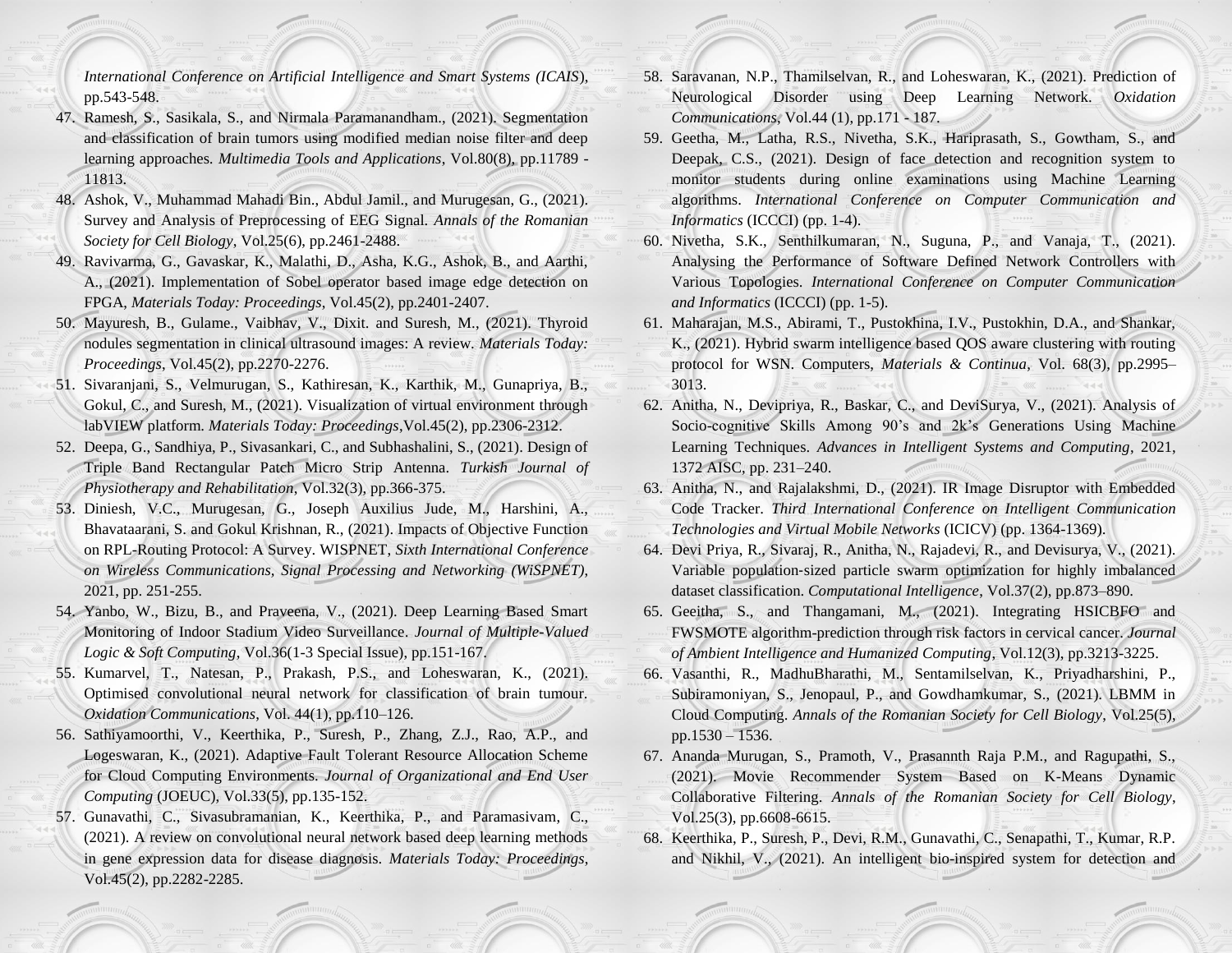prediction of osteoporosis. *Materials Today: Proceedings*, Vol.45(2), pp.2010- 2016.

- 69. Senthilkumar, K., and Sivakumar, V., (2021). Prediction of bedvoidage in multiphase fluidized bed using Air/Newtonian and non-Newtonian liquid systems. *Desalination and water treatment*, Vol.211, pp. 92-98.
- 70. Ramya Suresh., BaskarRajoo., Maheswari Chenniappan., and Manikandan Palanichamy., (2021). Experimental analysis on the synergistic effect of combined use of ozone and UV radiation for the treatment of dairy industry waste water. *Environment Engineering Research*, Vol. 26(5), p.200375.
- 71. Chithradevi Venkatachalam., Mothilsengottian., and Satishram Ravichandran., (2021). Green synthesis of nanoparticles - metals and their oxides. *Nanomaterials-Application in Biofuels and Bioenergy production systems,*  Chapter 5, pg 79.
- 72. Tamilselvi, K.V., Senthamarai, R., Udayanatchi, K.V., Anitha, S., (2021). Mathematical Modeling in Electrochemical Reactions of Homogeneous Catalysis "Split Waves" on the Rotating Disc Electrode *Annals of the Romanian Society for Cell Biology*, Vol. 25(6), pp.295-304.
- 73. Sureshkumar, S., (2021). Nanofluid MHD combined convection in a porous chamber with various Thermal Sources, *International Journal of Modern Physics* C, Vol.32(5), p.2150058.
- 74. Suresh Mohan., Arun Prakash Kannusamy., Sukpreet Kaur Sidhu., (2021). Solution of Intuitionistic Fuzzy Linear Programming Problem by Dual Simplex Algorithm and Sensitivity Analysis. *Computational Intelligence*, Vol.37(2), pp.892-912.
- 75. Kamatam Hari Prasad., Karuppiah Deva Arun Kumar., Paolo Mele., Arulanandam Jegatha Christy., Kugalur VenkidusamyGunavathy., Sultan Alomairy., and Mohammed Sultan Al-Buriahi., (2021). Structural, Magnetic and Gas Sensing Activity of Pure and Cr Doped In2O3 Thin Films Grown by Pulsed Laser Deposition*, Coatings*, Vol.11(5), p.588.
- 76. Anbuselvan, D., Nilavazhagan, S., Santhanama, A., Chidhambarama, N., Gunavathy, K.V., TansirAhamad., and Saad M.Alshehri., (2021). Room temperature ferromagnetic behavior of nickel-doped zinc oxide dilute magnetic semiconductor for spintronics applications. Physica *E: Low-dimensional Systems and Nanostructures*, Vol.129, pp.114665.
- 77. Banupriya, K., Revathi, A., Sudha, D., and Umarani, R., (2021). Tetrapropylammonium Tribromocupurate Complex [(C3H7) 4N] CuBr3 (II)- Synthesis, Thermal and Spectral Characterization. *Materials Today: Proceedings*, Vol.45(9), pp.8024-8028.
- 78. Senjudarvannan, R., Revathi, A., Priyadharsini, R., Sasikumar, N. P., Banupriya, K., and Sudha, D., (2021). Analysing the nature of plasma and blood flow using

exact roving wave solutions of fifth order rove-time equation. *IOP Conference Series: Materials Science and Engineering,* Vol.1145(1), pp.012065.

- 79. John Vijayakumar, I.S., (2021). A Cognitive System Process Approach: ELT Pedagogy for a Hybrid Communication Model', Part of the *Lecture Notes in Electrical Engineering book series*, Advances in Automation, Signal Processing, Instrumentation, and Control, Vol.700, pp. 2649-2654.
- 80. Gomathi R.D., (2021). An Experimental Learning on effectiveness of task based language teaching for the entry level engineering students. *Turkish Journal of Physiotherapy and Rehabilitation*, Vol.32(2), pp. 909-919.
- 81. Gomathi R.D., (2021). An experimental study on utilization of ICT Tools for improving the performance of learners through task based pedagogy in today's technological context. *Turkish Journal of Physiotherapy and rehabilitation*, Vol 32(2), pp.1064-1072.
- 82. Vishnu Priya, V., Natesan, P., Venu, K., and Gothai, E., (2021). Improving convergence speed of the neural network model using Meta heuristic algorithms for weight initialization. *International Conference on Computer Communication and Informatics* (ICCCI), IEEE Xplore, pp. 1-6.
- 83. Sathya, K., Premalatha, J., Rajesh Kumar, D., Vani Rajasekar., Balamurugan., B and Hafizul Islam, SK., (2021). Design of pseudo-random number generator from turbulence padded chaotic map. *Nonlinear Dynamics*, Vol.104, pp.1627– 1643.
- 84. Poorani. S., Harilatha. K., Balasubramanie. P., Swetha, S., and Ajitha, A., (2021). ANN based Predictive Model for identifying Epileptic Seizureswith Random Forest Feature Selection. *5 th International conference on Computing methodologies and communication* (ICCMC), IEEE Xplore, pp. 1072-1079.
- 85. Parvathavarthini, S., Naveenkumar, R.V., Sanjay Chowdry, B., and Siva Prakash, K., (2021). Fuzzy clustering using Hybrid CSO-PSO search based on Community mobility during COVID 19 lockdown. *5 th International Conference on Computing Methodologies and Communication* (ICCMC), IEEE Xplore, pp. 1515-1519.
- 86. Natesan, P., Gothai, E., Rajalaxmi, R.R., Karthikeyan, K.V.M., Muthukumar, V., and Naveen, R.M., (2021). Smart staff attendance system using Convolutional Neural Network. *International Conference on Computer Communication and Informatics* (ICCCI), IEEE Xplore, pp.1-5, doi:10.1109/ICCCI50826.2021.9402589.
- 87. Natesan, P., Keerthika, S., Gothai, E., and Thamilselvan, R., (2021). Generative Adversarial Network with Masking Bits Based Image Augmentation Technique for Nuclei Image Classification. *5 th International Conference on Computing Methodologies and Communication* (ICCMC), IEEE Xplore, pp.1700-1705, doi:10.1109/ICCMC51019.2021.9418416.